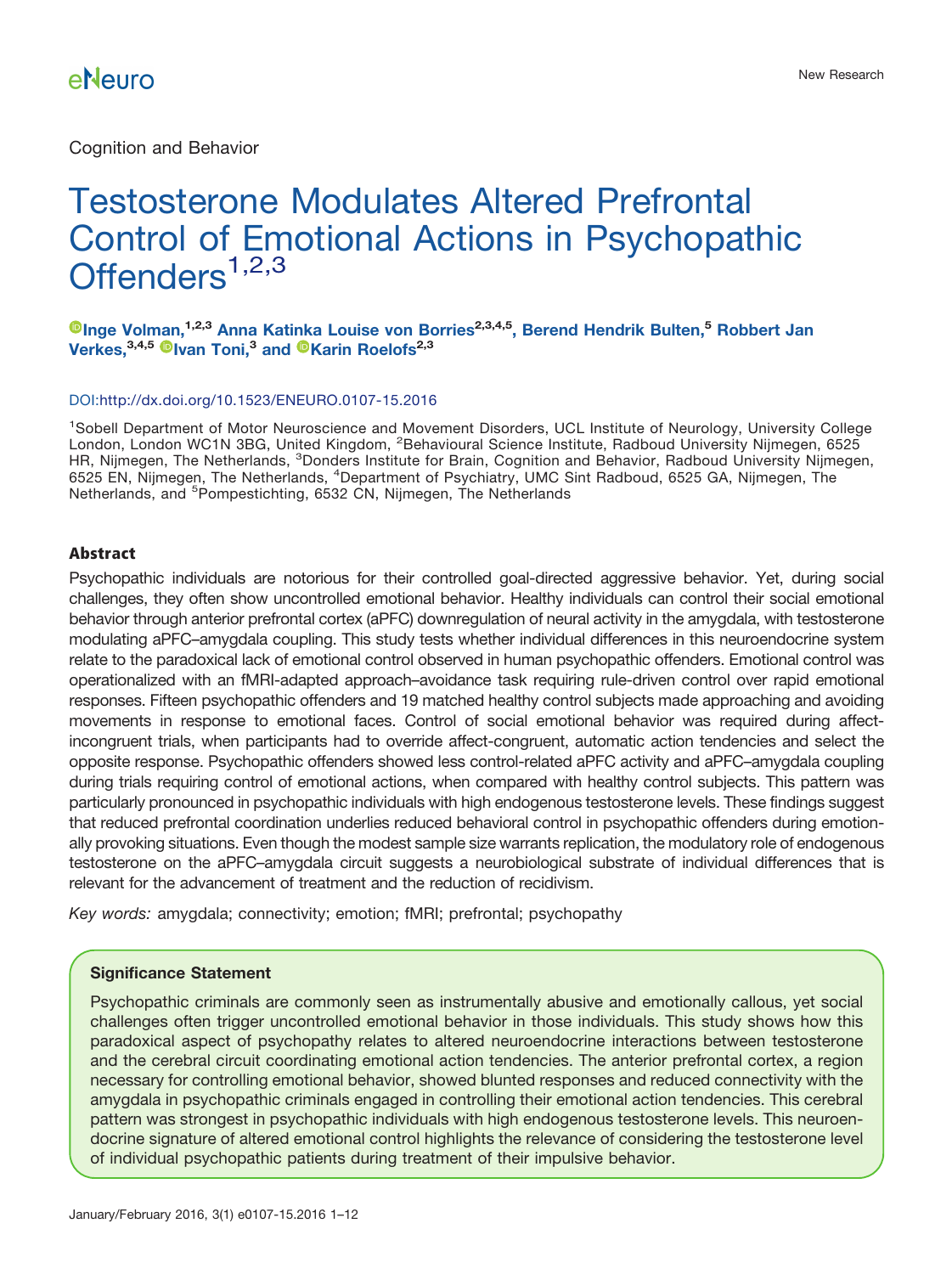### **Introduction**

Psychopathy is a disorder often associated with blunted emotional responding and increased goaldirected behavior [\(Blair, 2010;](#page-10-0) [Anderson and Kiehl, 2012\)](#page-10-1). On the other hand, offenders with psychopathy also show a paradoxical increase in impulsive behavior and uncontrolled aggression after emotional provocations [\(Cornell](#page-10-2) [et al., 1996;](#page-10-2) [Hare, 2003;](#page-10-3) [Patrick et al., 2005;](#page-11-0) [Malterer](#page-11-1) [et al., 2008;](#page-11-1) [Blair, 2010;](#page-10-0) [Anderson and Kiehl, 2012\)](#page-10-1), which may be related to heightened testosterone levels [\(Stålen](#page-11-2)[heim et al., 1998;](#page-11-2) [Dolan et al., 2001\)](#page-10-4). These two aspects of psychopathy are also distinguished within the most commonly used psychopathy checklist, the Psychopathy Check List-Revised (PCL-R), potentially reflecting differing traits among psychopathic individuals [\(Hare, 2003;](#page-10-3) [Anderson and Kiehl, 2012\)](#page-10-1). Importantly, enhanced difficulty in controlling emotional impulses, a crucial component of criminal psychopathy associated with PCL-R factor 2, has been largely neglected by cognitive neuroscience. Yet, the clinical relevance of this cognitive trait is large: reduced behavioral control and increased impulsivity predict recidivism in psychopathic offenders [\(Walters,](#page-11-3) [2003\)](#page-11-3), and behavioral control in psychopathic offenders appears particularly fragile when dealing with emotionally relevant behavior [\(Hare, 2003;](#page-10-3) [Blair et al., 2005,](#page-10-5) chapter 7; [Malterer et al. 2008\)](#page-11-1). Accordingly, understanding the neurobiological systems underlying the altered control of social emotional behavior in psychopathic individuals is relevant for improving currently available interventions, which are plagued by low treatment response and high recidivism [\(Hare, 2003\)](#page-10-3). Here we study those neuroendocrine systems in a group of psychopathic offenders engaged in an experimental paradigm that requires ruledriven control of emotional behavior.

Previous investigations of psychopathy showed altered reactivity to emotional material in several brain regions that include the anterior part of the PFC (aPFC) and the amygdala [\(Anderson and Kiehl, 2012;](#page-10-1) [Blair, 2013;](#page-10-6) [Decety](#page-10-7) [et al., 2015\)](#page-10-7). Furthermore, individuals with psychopathy

<span id="page-1-0"></span>Received September 15, 2015; accepted January 3, 2016; First published January 15, 2016.

<sup>1</sup>The authors declare no competing financial interests.

<span id="page-1-1"></span><sup>2</sup>Author contributions: I.V., A.K.L.v.B., B.H.B., R.J.V., I.T., and K.R. designed research; I.V. and A.K.L.v.B. performed research; I.V., A.K.L.v.B., I.T., and K.R. analyzed data; and I.V., A.K.L.v.B., B.H.B., R.J.V., I.T., and K.R. wrote the paper.

<span id="page-1-2"></span><sup>3</sup>This work was supported by VIDI Grant 452-07-008 from the Netherlands Organization for Scientific Research (NWO) awarded to K.R. supporting I.V., Marie Curie Individual Fellowship MSCA-IF-2014-EF\_660397 within the European Union's Horizon 2020 Framework Programme awarded to I.V., VICI Grant 453-08-002 from the NWO awarded to I.T., and Starting Grant ERC- \_StG2012\_313749 from the European Research Council and VICI Grant 453- 12-001 from the NWO awarded to K.R.

Correspondence should be addressed to Inge Volman, Sobell Department of Motor Neuroscience and Movement Disorders, UCL Institute of Neurology, Box 146, 33 Queen Square, London WC1N 3BG, UK; Email: [i.volman@](mailto:i.volman@ucl.ac.uk) [ucl.ac.uk.](mailto:i.volman@ucl.ac.uk)

### DOI[:http://dx.doi.org/10.1523/ENEURO.0107-15.2016](http://dx.doi.org/10.1523/ENEURO.0107-15.2016)

Copyright © 2016 Volman et al.

showed decreased functional and anatomical connectivity between the PFC and amygdala at rest [\(Craig et al.,](#page-10-8) [2009;](#page-10-8) [Motzkin et al., 2011\)](#page-11-4), an indication that these brain regions might have a reduced ability to interact effectively. Studies in healthy participants have shown that this cerebral circuit is necessary for implementing the control of emotionally relevant actions [\(Volman et al., 2011a\)](#page-11-5). Namely, aPFC downregulates neural processing in the amygdala during emotional control [\(Volman et al., 2011a,](#page-11-6) [2013\)](#page-11-6), while high levels of endogenous testosterone reduce such control-related connectivity between aPFC and amygdala [\(Volman et al., 2011b\)](#page-11-7). Those findings raise the possibility that aPFC–amygdala connectivity is altered when psychopathic offenders need to control emotionally relevant actions, with high levels of endogenous testosterone exacerbating that altered connectivity.

This study tests these hypotheses by measuring brain activity with functional magnetic resonance imaging (fMRI) in 15 psychopathic criminals and 19 matched healthy control subjects dealing with a challenge to control their emotional behavior. The psychopathy sample was obtained by focused and comprehensive screening excluding confounds that are frequently associated with random criminal sampling (e.g., medication use, comorbidity). The social approach–avoidance (AA) task was used to provide reliable indexes of control over social emotional behavior [\(Fig. 1;](#page-2-0) [Roelofs et al., 2009;](#page-11-8) [Volman](#page-11-5) [et al., 2011a,](#page-11-5)[b\)](#page-11-7). Behaviorally, psychopathic participants previously showed altered AA behavior to explicitly approaching and avoiding emotional faces [\(Von Borries](#page-11-9) [et al., 2012\)](#page-11-9). Similar findings occurred after testosterone administration in healthy participants [\(Enter et al., 2014\)](#page-10-9). Interestingly, a more subtle version of the AA task has been shown to be sensitive to testosterone-related alterations and genetic variations in the aPFC–amygdala pathway, while keeping behavior constant across experimental groups [\(Volman et al., 2011b, 2013\)](#page-11-6), opening the way for isolating neural vulnerability factors [\(Price and](#page-11-10) [Friston, 1999\)](#page-11-10) in psychopathy. During this task, participants respond to affective faces (happy, angry) presented for a short time with approach and avoidance movements. Automatic emotional tendencies (approach– happy and avoid–angry faces; affect-congruent response conditions) need to be controlled during affectincongruent response conditions in order to apply the counterintuitive action of approaching angry and avoiding happy faces [\(Chen and Bargh, 1999;](#page-10-10) [Roelofs et al., 2009\)](#page-11-8). Healthy participants respond more slowly and rely more strongly on the aPFC when emotional control is required, operationalized by the differences evoked between affect-incongruent and affect-congruent trials [\(Roelofs](#page-11-8) [et al., 2009;](#page-11-8) [Volman et al., 2011b\)](#page-11-7). Accordingly, this study tests whether exerting control over emotionally relevant actions is reflected by reduced functionality of the aPFC– amygdala circuit in psychopathic individuals, suggesting less prefrontal regulation of emotional actions. In addition, it sets out to test whether this alteration is intensified by high levels of endogenous testosterone.

This is an open-access article distributed under the terms of the [Creative](http://creativecommons.org/licenses/by/4.0/) [Commons Attribution 4.0 International,](http://creativecommons.org/licenses/by/4.0/) which permits unrestricted use, distribution and reproduction in any medium provided that the original work is properly attributed.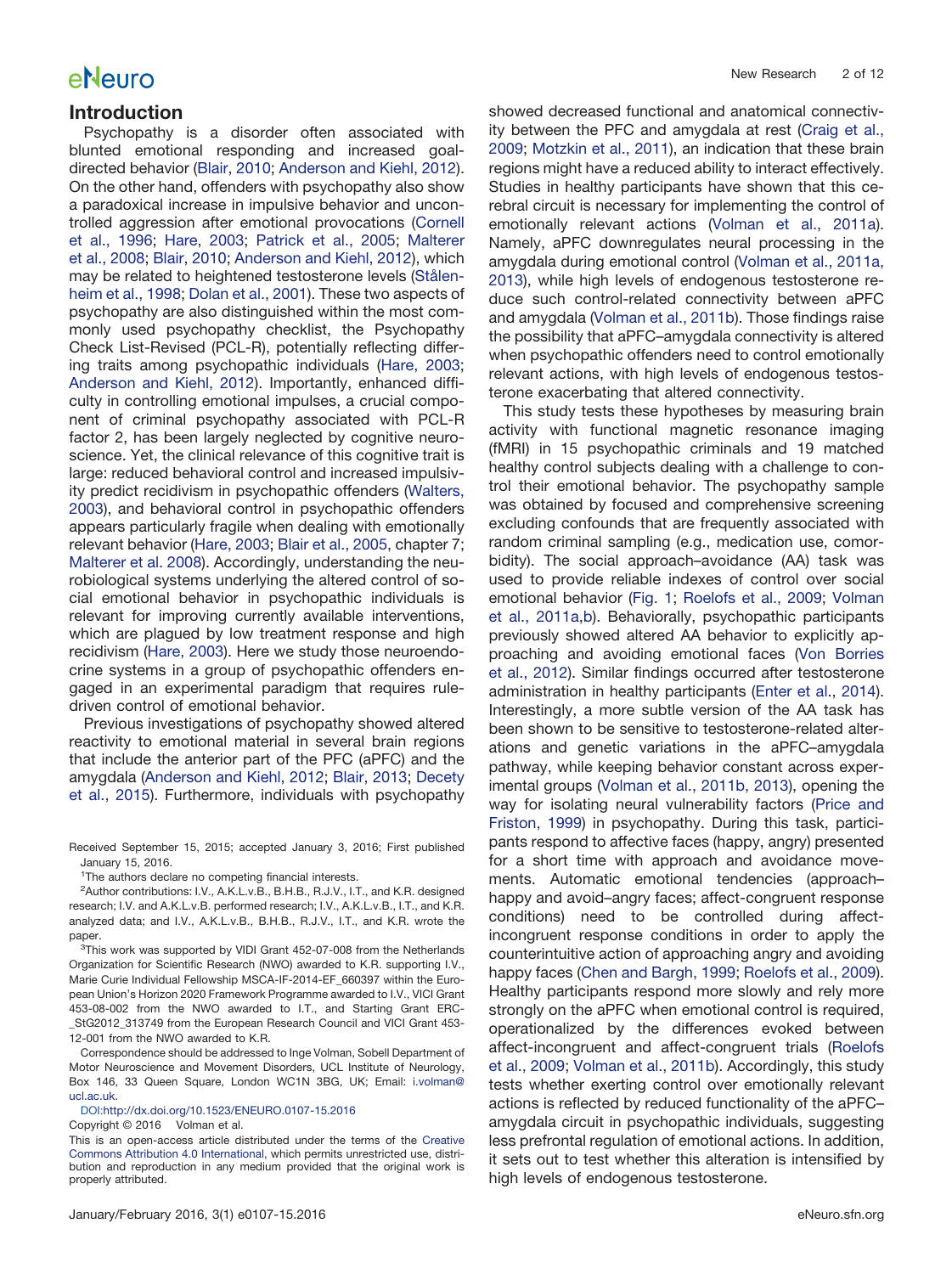

<span id="page-2-0"></span>**Figure 1.** The emotional control AA task. The AA task involved the presentation of happy and angry faces, and the performance of approach and avoidance responses. During the AA task, the participants had to select their response according to the perceived emotion of the face. At the beginning of each block of 12 trials, the participants received instructions on whether to pull the joystick toward themselves (approach) or push it away (avoid) when seeing a face with a particular emotion. When viewing happy or angry faces, automatic stimulus–response tendencies trigger corresponding approach or avoidance actions. These tendencies could be followed during the affect-congruent condition (approach– happy, avoid–angry). In contrast, when task instructions required participants to avoid happy faces or to approach angry faces, automatic tendencies needed to be controlled and overridden with the instructed response (affect-incongruent condition). Participants saw the faces and moved the joystick while lying in a MR scanner (top left corner of the table). Figure adapted from [Volman et al. \(2011a, 2013\)](#page-11-6).

### **Materials and Methods**

#### **Participants**

The psychopathic group was recruited from in-patient populations of the Pompestichting and Oldenkotte, forensic psychiatric institutes (TBS-clinics) in the Netherlands. TBS-clinics are facilities for criminal offenders with a mental disorder treated on behalf of the state.

Seventeen male psychopathic violent offenders (age range, 23-56 years) participated; all had received a diagnosis with a PCL-R score of ≥26, according to European standards [\(Hare et al., 1991;](#page-10-11) [Rasmussen et al., 1999;](#page-11-11) [Hildebrand et al., 2004\)](#page-10-12). PCL-R consensus scores were obtained by trained clinicians based on a structured PCL-R interview, clinical status, and history. After the independent scoring, the two raters compared their scores and came to the consensus score. When no consensus could be found, a third independent rater was included in the process. Dutch versions of the National Adult Reading Test and Edinburgh Handedness Inventory were used to assess IQ levels and right-handedness [\(Old](#page-11-12)[field, 1971;](#page-11-12) [Schmand et al., 1991\)](#page-11-13). Twenty-one healthy male control subjects (HCs) matched for age, righthandedness, and IQ, without criminal records or history of psychiatric disorders, were recruited from staff of the clinics. All participants received oral and written information about the experiment and gave written informed consent according to guidelines of the local ethics committee (Commissie Mensengebonden Onderzoek region Arnhem-Nijmegen). Psychiatric exclusion criteria consisted of neurological, axis-I, and axis-II disorders, besides antisocial personality disorder for the psychopathic group. They were screened for these exclusion criteria by trained psychologists using Dutch versions of the Structured Clinical Interview (SCID; [Groenestijn et al., 1999\)](#page-10-13) and Mini-International Neuropsychiatric Interview (MINI; [Van Vliet et al., 2000\)](#page-11-14) for *Diagnostic and Statistical Manual of Mental Disorders*, 4th edition, disorders. All participants were asked about drug use and medical/neurological history to exclude the following: alcohol use of  $>$ 3 units/day, cannabis, or other illicit drug use 1 week before, psychotropic medication other than oxazepam 5 d before, 1 unit of alcohol or oxazepam use within 24 h before the experiment; history of trauma capitis; visual and auditive disorder; and neurological disorder. Furthermore, general exclusion criteria for MRI experiments were applied. Two psychopathic patients (PPs) and two HCs were excluded from the analyses, due to incomplete scanning procedures (1 PP, 1 HC) or too many errors on the task ( $>$ 16%, representing the outlier with a z-score >3). The final groups did not differ in age, IQ, and handedness (see [Table 1\)](#page-3-0).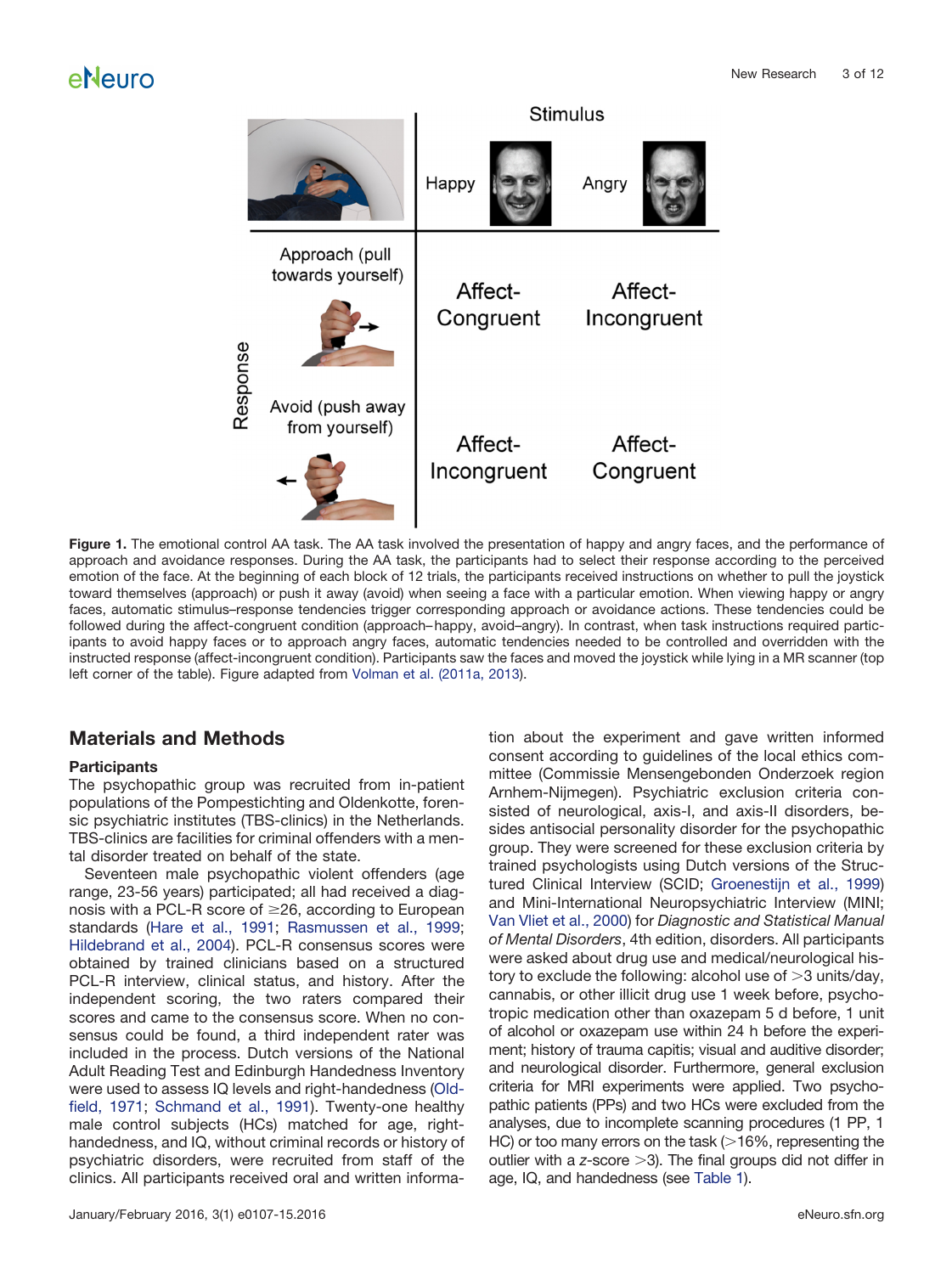#### <span id="page-3-0"></span>**Table 1: Demographical data**

|             | Psychopathic offenders | <b>HCs</b>  |         |
|-------------|------------------------|-------------|---------|
|             | $(n = 15)$             | $(n = 19)$  | p value |
| Age         | 37.8(7.9)              | 40.7 (10.3) | 0.368   |
| IQ          | 101(10)                | 102(9)      | 0.761   |
| Handedness  | 50.7(81)               | 59.2 (62)   | 0.729   |
| PCL-R total | 30.4(3.5)              |             |         |
| PCL-RF1     | 12.1(2.6)              |             |         |
| PCL-RF2     | 14.1(2.3)              |             |         |

Values are presented as the mean (SD), unless otherwise indicated. F1, factor 1; F2, factor 2.

#### **Procedure**

Two test sessions took place. During the first session, right-handedness, IQ, MINI, and SCID were assessed. During the second session, participants completed several questionnaires upon arrival in the laboratory, including the State-Trait Anxiety Inventory (STAI) to measure anxiety levels [\(Spielberger, 1983\)](#page-11-15). Next, they provided saliva for the testosterone measurement. Afterward, participants were positioned in the 1.5 T MR scanner and familiarized with the task setup. Immediately after this, the fMRI session started with the AA task (duration, 30 min) followed by another task (not included in this report). After a short break outside the scanner, the anatomical scan (duration, 5 min) and an unrelated task were acquired in the side-by-side 3 T MR scanner.

### **Experimental task**

The AA task consisted of 24 blocks (with 12 trials per block and a baseline period of 21-24 s) during which participants had to respond to visually presented faces either by pulling a joystick toward themselves (approach) or by pushing it away from themselves (avoid; [Fig. 1\)](#page-2-0). The participants had to categorize faces as happy, angry, and neutral (filler items), based on their affective expressions. During each block, two of the three affective expressions were presented as stimuli, because only two responses could be given to categorize the stimulus. This resulted in six different block types each used four times, representing the affect (happy–angry, happy–neutral, angry–neutral)  $\times$  movement (approach–avoid) combinations. At the start of each block, participants received written instructions regarding the required response mapping. The affect  $\times$  movement combinations were pseudorandomly and evenly distributed (with no affect combination repetition), and the combination of the first block was counterbalanced across participants. Within each block, affective expressions and gender types were pseudorandomly presented, avoiding three or more sequential presentations of the same expression/gender, and two presentations of the same facial model. Each face was presented for 100 ms, preceded by a 300 ms blank screen, and followed by the participant's response, a blank screen, and by a pseudorandom intertrial interval (ITI; 1-3 s). A baseline period of 21-24 s preceded each block. The faces were from 36 models (18 male) obtained from several databases [\(Ekman and Friesen, 1976;](#page-10-14) [Ma](#page-11-16)[tsumoto and Ekman, 1988;](#page-11-16) [Lundqvist et al., 1998;](#page-10-15) [Marti](#page-11-17)[nez and Benavente, 1998\)](#page-11-17), each showing all expressions.

The pictures were in grayscale, matched for brightness and contrast values, and displayed against a black background. To exclude influence from hair and nonfacial contours, the faces were trimmed. Joystick displacements of -80% along the sagittal plane within 2 s from stimulus presentation were marked as valid responses. Invalid responses were signaled for 1 s with written feedback stating "you did not move your joystick far enough." After moving the joystick, participants had to return to the starting position (defined as the central area extending 20% along the sagittal plane) before the end of the ITI. Otherwise, visual feedback indicated "return the joystick to the starting position," and the ITI was repeated after participants returned the joystick. The training at the beginning consisted of six blocks; one block of eight trials for each of the six affect  $\times$  movement combinations. Different visual stimuli were used during the training and scanning blocks.

### **Materials and apparatus**

The fMR images were acquired on a 1.5 T MRI scanner (Avanto, Siemens Medical Systems) with an eight-channel head coil using a multiecho generalized autocalibrating partially parallel acquisitions (GRAPPA) sequence [\[Poser](#page-11-18) [et al., 2006;](#page-11-18) repetition time (TR), 2.14 ms; five echo times (TEs), 9.4/21/33/44/56 ms; 34 transversal slices; ascending acquisition; distance factor, 17%; effective voxel size,  $3.3 \times 3.3 \times 3.5$  mm; field of view (FOV), 212 mm]. High-resolution anatomical images were acquired on a 3 T MRI scanner with a 32-channel head coil using a magnetization prepared rapid gradient echo sequence (TR, 2300 ms; TE, 3.03 ms; 192 sagittal slices; voxel size, 1.0  $\times$  1.0  $\times$  1.0 mm; FOV, 256 mm).

An MR-compatible joystick (Fiber Optic Joystick, Current Designs; sampling rate, 550 Hz) was placed on participants' abdomens to ensure comfortable push-and-pull movements [\(Fig. 1\)](#page-2-0). Participants wore MR-compatible headphones to reduce scanner noise (Commander XG MRI Audio System, Resonance Technologies). Stimuli were projected at the center of a screen, viewed via a mirror above the participant's head, with a visual angle of  $4^{\circ} \times 6^{\circ}$  (width  $\times$  height). Stimuli presentation and acquisition of joystick positions were controlled by a PC running Presentation version 13 [\(http://www.neurobs.com\)](http://www.neurobs.com).

### **Salivary measurements**

Participants filled two Salicaps (IBL) with saliva for testosterone measurement, which were stored at  $-25^{\circ}$ C. Testosterone concentration was measured using competitive chemiluminescence immunoassay with a sensitivity of 0.0025 ng/ml (IBL International, Tecan). Intra-assay and interassay coefficients are between 10% and 12%. To control variables influencing testosterone levels, participants were instructed to refrain from any food, cigarettes, and drinks (except water) for 1 h before the experiment.

#### **Behavioral analysis**

Behavioral data was analyzed using MATLAB version 7.9 (MathWorks) and PASW Statistics 18 (SPSS Inc.). First, to obtain a precise measure of movement onset [reaction time (RT)], the joystick movement for each trial was re-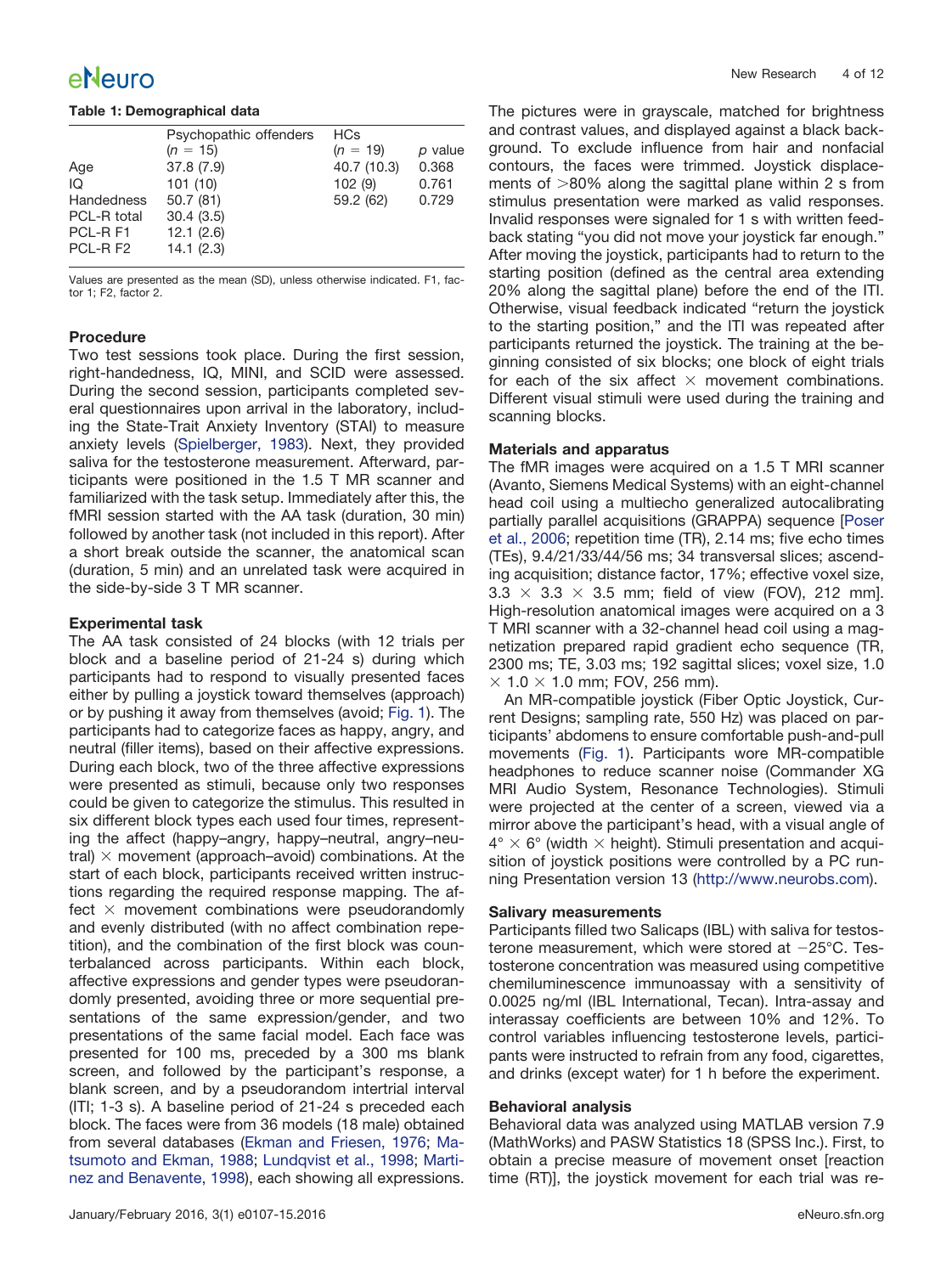constructed using the joystick displacement measurements. Excluded trials showed a joystick movement in the wrong direction, an extreme RT ( $<$ 150 or  $>$ 1500 ms), peak velocity (<0.1 cm/s), or movement time (>400 ms); or an error rate of above chance level in a block (in that case, the whole block was excluded). RTs and testosterone levels were log transformed to obtain a normal distribution. Second, following previous studies [\(Roelofs](#page-11-8) [et al., 2009;](#page-11-8) [Volman et al., 2011b\)](#page-11-7), we conducted threeway repeated-measures ANOVA (ANCOVArm) on the mean RT and error rates, with factors group (PP, HC), movement (approach, avoid), and valence (happy, angry), including standardized testosterone and STAI state as covariate. A measure of anxiety (STAI) was included to account for the effects of psychopathy type (e.g., primary vs secondary); and the possible effects on emotional behavior, hormonal levels, amygdala, and prefrontal cortex functioning [\(Freitas-Ferrari et al., 2010;](#page-10-16) [Koenigs et al.,](#page-10-17) [2011;](#page-10-17) [Giltay et al., 2012;](#page-10-18) [Fouche et al., 2013\)](#page-10-19). The  $\alpha$ -level was set at  $p < 0.05$ .

### **Functional MRI data**

#### *Single-subject analyses*

Imaging data were preprocessed and analyzed using SPM8 (Statistical Parametric Mapping; [http://www.fil.ion.ucl.ac.uk/](http://www.fil.ion.ucl.ac.uk/spm) [spm\)](http://www.fil.ion.ucl.ac.uk/spm). The first four volumes of each participant's dataset were discarded to allow for  $T_1$  equilibration. Given the multiecho GRAPPA MR sequence (Poser et al., 2006), head motion parameters were estimated on MR images with the shortest TE (9.4 ms), since these are least affected by possible artifacts. These motion correction parameters, estimated using a least-squares approach with six rigid body transformation parameters (translations, rotations), were applied to the five echo images collected for each excitation. After spatial realignment, the five echo images were combined into a single MR volume using an optimized echo weighting method (Poser et al., 2006). The time series for each voxel was temporally realigned to the first slice in time. The  $T_1$ -weighted image was spatially coregistered to the mean of the functional images. The fMRI time series were transformed and resampled at an isotropic voxel size of 2 mm into standard Montreal Neurological Institute (MNI) space by unified segmentation and normalization using the coregistered  $T_1$ -weighted image [\(Ashburner and Friston,](#page-10-20) [2005\)](#page-10-20). The normalized functional images were spatially smoothed using an isotropic 8 mm full-width at halfmaximum Gaussian kernel.

The fMRI time series of each subject were further analyzed using an event-related approach in the context of general linear model, including the following effects: approach–happy, approach–neutral, approach–angry, avoid– happy, avoid–neutral, and avoid–angry. Trials excluded from behavioral analyses and periods of instructions or feedback were modeled as regressors. Vectors describing the time of picture presentation (onset) and RT of each event (duration) were convolved with the canonical hemodynamic response function. Potential confounding effects of residual head movement were modeled using original, squared, cubic, first-order, and second-order derivatives of the movement correction parameters [\(Lund et al.,](#page-10-21) [2005\)](#page-10-21). Three further regressors, describing the time course of signal intensities of white matter, CSF, and the portion of the MR image outside the skull were also added. This procedure accounts for image intensity shifts due to hand movements within or near the magnetic field of the scanner [\(Verhagen et al., 2006\)](#page-11-19). Finally, fMRI time series were high-pass filtered (cutoff 120 s). Temporal autocorrelation was modeled as a first-order autoregressive process.

### *Group analyses*

Consistent effects across participants and between groups were tested using a random-effects multiple regression analysis that included six contrast images (approach– happy, approach–neutral, approach–angry, avoid–happy, avoid–neutral, avoid–angry) per participant. Together, these images represented the estimated cerebral effects from 12 conditions of the experimental design [group (PP, HC)  $\times$ valence (happy, neutral, angry)  $\times$  response (approach, avoid)]. Standardized log-transformed testosterone and standardized STAI state levels were included in the multiple regression analysis as condition-specific [group (PP, HC)  $\times$ valence (happy, neutral, angry)  $\times$  response (approach, avoid)] regressors, generating another 12 regressors per variable.

All analyses assessed the congruency effect, reflecting task-related differences of affect-incongruent (approach– angry, avoid– happy) versus affect-congruent trials (approach– happy, avoid–angry; [Roelofs et al., 2009;](#page-11-8) [Volman](#page-11-7) [et al., 2011b\)](#page-11-7). We considered two effects. First, to test for general effects of congruency, we performed an analysis on the congruency effect over both groups and for each group separately. When assessing the effects of one group explicitly, we also tested whether those effects were specific to that group and were significantly weaker in the other group (at  $p < 0.05$  uncorrected) by masking the statistical map describing the congruency effect in the first group (using multiple comparisons correction, see below) with the statistical map describing the group  $\times$ congruency contrast. Second, to test whether testosterone differentially modulated the control of emotionally relevant actions in the groups, we performed a group  $\times$ congruency contrast on the regressor parametrizing interindividual differences in testosterone on task-related conditions. If such an interaction is present, the testosterone modulation on the congruency effect of each group separately is considered. In addition to whole-brain analyses, we used a volume of interest (VOI) on coordinates previously found to be modulated by testosterone during the congruency effect in healthy students (two 8-mm-radius spheres centered on the following MNI coordinates: *x*, 30; *y*, 58; and z, 2; and *x*, 32; *y*, 54; and *z*, 8; [Volman](#page-11-7) [et al., 2011b\)](#page-11-7).

The reported activations are corrected for multiple comparisons using familywise error (FWE) correction. For whole-brain analyses, we made inferences at cluster level (FWE:  $p < 0.05$ , corresponding to a cluster size of  $>$ 140 on the basis of intensity threshold,  $p < 0.001$ ). For VOI analyses, we made inferences at voxel-level (FWE corrected,  $p < 0.05$ ; [Worsley et al., 1996;](#page-11-20) [Friston, 1997\)](#page-10-22). Anatomical inference is drawn by superimposing SPM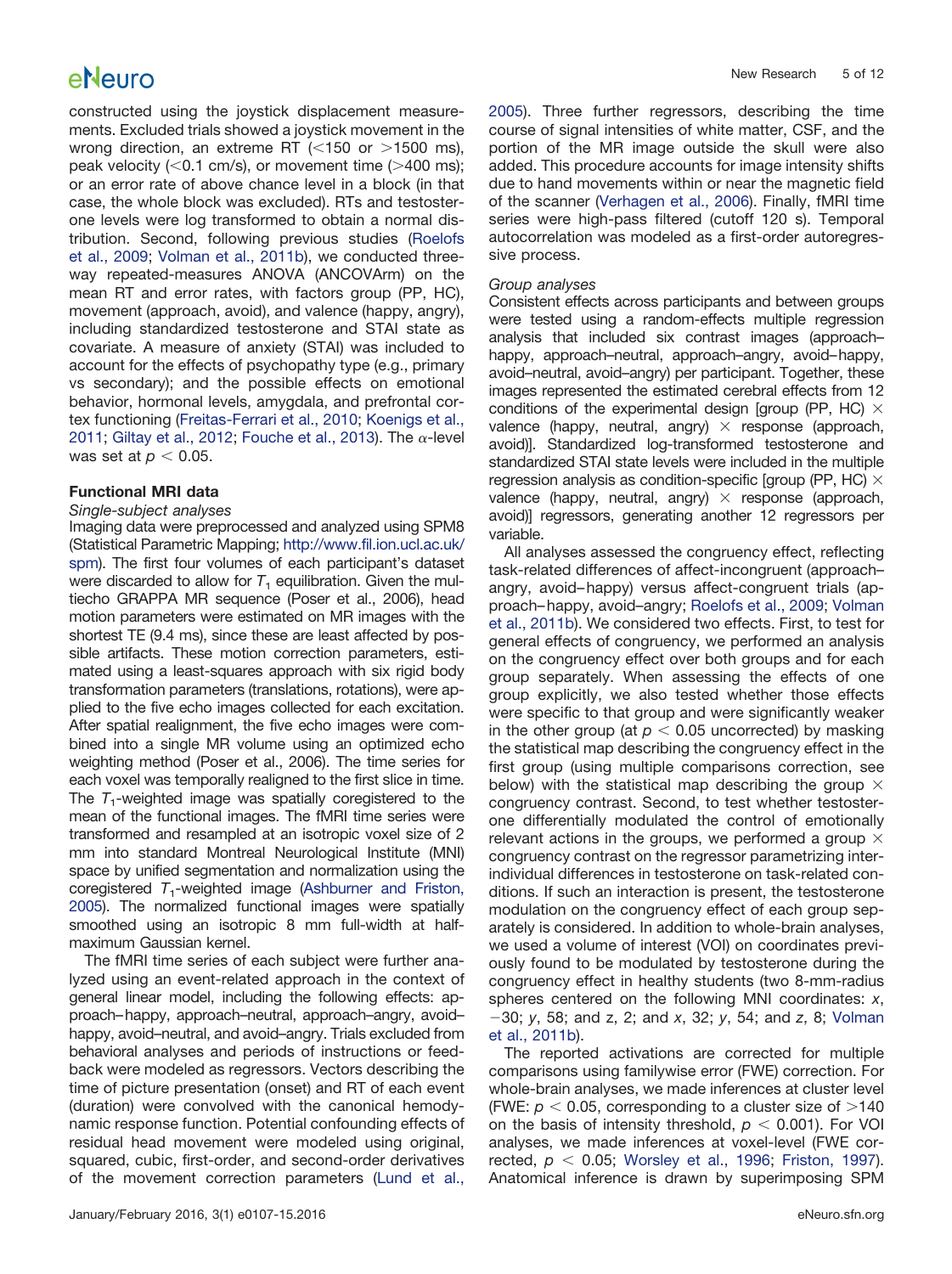showing significant signal changes on structural images of participants. For anatomical accuracy, we report only activation peaks in gray matter. Anatomical landmarks were identified using the atlas of [Duvernoy et al. \(1991\).](#page-10-23) Brodmann areas (BAs) were assigned by superimposing significant SPM on the SPM anatomy toolbox [\(Eickhoff](#page-10-24) [et al., 2005\)](#page-10-24) and MRIcron template [\(http://www.](http://www.mccauslandcenter.sc.edu/mricro/mricron) [mccauslandcenter.sc.edu/mricro/mricron/](http://www.mccauslandcenter.sc.edu/mricro/mricron)).

#### **Connectivity analyses**

The aim of the following analysis was to test whether inter-regional coupling of the aPFC (see Results) with the amygdala and other brain regions during the congruency effect was different between the groups and modulated by testosterone. To test for these effects, we used the psychophysiological interactions (PPIs) method [\(Friston](#page-10-25) [et al., 1997\)](#page-10-25). More specifically, we tested for significant differences between the regression coefficients of each voxel over the right aPFC during the affect-incongruent versus the affect-congruent conditions. To select voxels to be included in the VOI, we used the following anatomical constraints [\(Stephan et al., 2010\)](#page-11-21): for each participant, selected voxels fell within a sphere with a radius of 4 mm around the peak voxel corresponding to the activated cluster of the congruency effect over both groups (coordinates: *x*, 30; *y*, 58; *z*, 14; see Results). Participant specific contrast images were generated describing the PPI between the time courses of the right aPFC VOI and affect-incongruent versus affect-congruent conditions. Group differences and testosterone modulations on taskrelated coupling between the aPFC and other regions were then assessed using a multiple regression design on participant-specific contrast images with their corresponding testosterone (log-transformed, standardized) and STAI state (standardized) levels as subject- and group-specific regressors. In addition to whole-brain analyses, we assessed significant voxel-level effects (FWE corrected for multiple comparisons,  $p < 0.05$ ) within the amygdala, defined on the Automated Anatomical Labeling atlas [\(Tzourio-Mazoyer et al., 2002\)](#page-11-22) using the WFU PickAtlas tool [\(Maldjian et al., 2003\)](#page-10-26).

### **Results**

### **Behavioral results**

Fifteen psychopathic criminals (PPs; PCL-R score of  $\geq$ 26, according to European standards [\(Rasmussen et al.,](#page-11-11) [1999;](#page-11-11) [Hare, 2003;](#page-10-3) [Hildebrand et al., 2004\)](#page-10-12) and 19 HCs (for demographics, see [Table 1\)](#page-3-0) were included in the analyses. Participants performed the task accurately and consistently (error rates: PPs, 7.9%; HCs, 7.3%; omissions: PPs, 1.6%; HCs, 1.5%; undefined responses: PPs, 0.9%; HCs, 0.3%; [Table 2\)](#page-5-0).

A significant movement  $\times$  valence interaction for the RTs indicated that, over groups, participants responded more slowly during affect-incongruent (approach–angry, avoid– happy) than during affect-congruent trials (approach–happy, avoid–angry;  $F_{(1,29)} = 10.4$ ,  $p = 0.003$ ; [Fig.](#page-5-1) [2\)](#page-5-1). This congruency effect replicates the behavioral results from previous fMRI studies [\(Roelofs et al., 2009;](#page-11-8) [Volman](#page-11-6) [et al., 2011b, 2013\)](#page-11-6). Furthermore, there were main effects

<span id="page-5-0"></span>**Table 2: RTs and error rates for each group and factor of the AA task**

|                  | Psychopathic offenders<br>Approach | Avoid                | <b>HCs</b><br>Approach | Avoid                |
|------------------|------------------------------------|----------------------|------------------------|----------------------|
| Errors (%)       |                                    |                      |                        |                      |
| Happy            | 3.2(0.9)                           | 8.9(1.8)             | 2.4(0.8)               | 7.7(1.1)             |
| Neutral          | 6.1(1.3)                           | 5.8(1.1)             | 7.1(1.4)               | 5.2(1.0)             |
| Angry<br>RT (ms) | 10.1(2.2)                          | 13.1(2.1)            | 9.6(1.8)               | 11.6(1.8)            |
| Happy            | 554 (25)                           | 625 (35)             | 553 (23)               | 603 (25)             |
| Neutral<br>Angry | 666 (28)<br>630 (25)               | 687 (31)<br>665 (33) | 639 (21)<br>620 (24)   | 668 (24)<br>630 (23) |
|                  |                                    |                      |                        |                      |

Values are presented as the mean (SE).

of movement ( $F_{(1,29)} = 26.3$ ,  $p < 0.001$ ) and valence ( $F_{(1,29)}$ )  $= 28.7$ ,  $p < 0.001$ ), reflecting the slowing of avoidance movements and responses to angry faces in general [\(Table 2\)](#page-5-0). There were no significant effects involving group, including no main effect ( $\rho >$  0.3). The congruency effect correlated positively (without corrections for multiple comparisons) with the PCL-R total score  $(p = 0.048, R)$  0.517, respectively). Excluding anxiety from the analyses did not affect the outcomes. Moreover, when including the neutral conditions in the analyses, the movement  $\times$  valence (happy, neutral, angry) interaction for RTs remained significant  $(F_{(1,28)} = 5.5, p = 0.010)$ , showing that neutral approach–avoidance effects are intermediary compared with happy and angry [\(Table 2\)](#page-5-0).

For the error rates, the three-way ANCOVArm showed main effects of movement  $(F_{(1,29)} = 27.5, p < 0.001)$ , valence ( $F_{(1,29)} = 25.9, p < 0.001$ ), and testosterone ( $F_{(1,29)}$ )  $=$  4.6,  $p = 0.040$ ), and a valence  $\times$  testosterone interaction ( $F_{(1,29)} = 4.3$ ,  $p = 0.047$ ). There were no other significant effects for the error rates ( $p > 0.15$ ).

### $\blacksquare$  Affect-congruent  $\blacksquare$  Affect-incongruent



Healthy Controls Psychopathic Individuals

<span id="page-5-1"></span>**Figure 2.** Behavioral results. Mean RTs  $(\pm$  SEM) for the affectcongruent and affect-incongruent conditions of the AA task for the healthy control subjects and psychopathic offenders. The groups were significantly slower to provide affect-incongruent responses (approach–angry; avoid– happy) than affectcongruent responses (approach– happy; avoid–angry), with no significant group differences.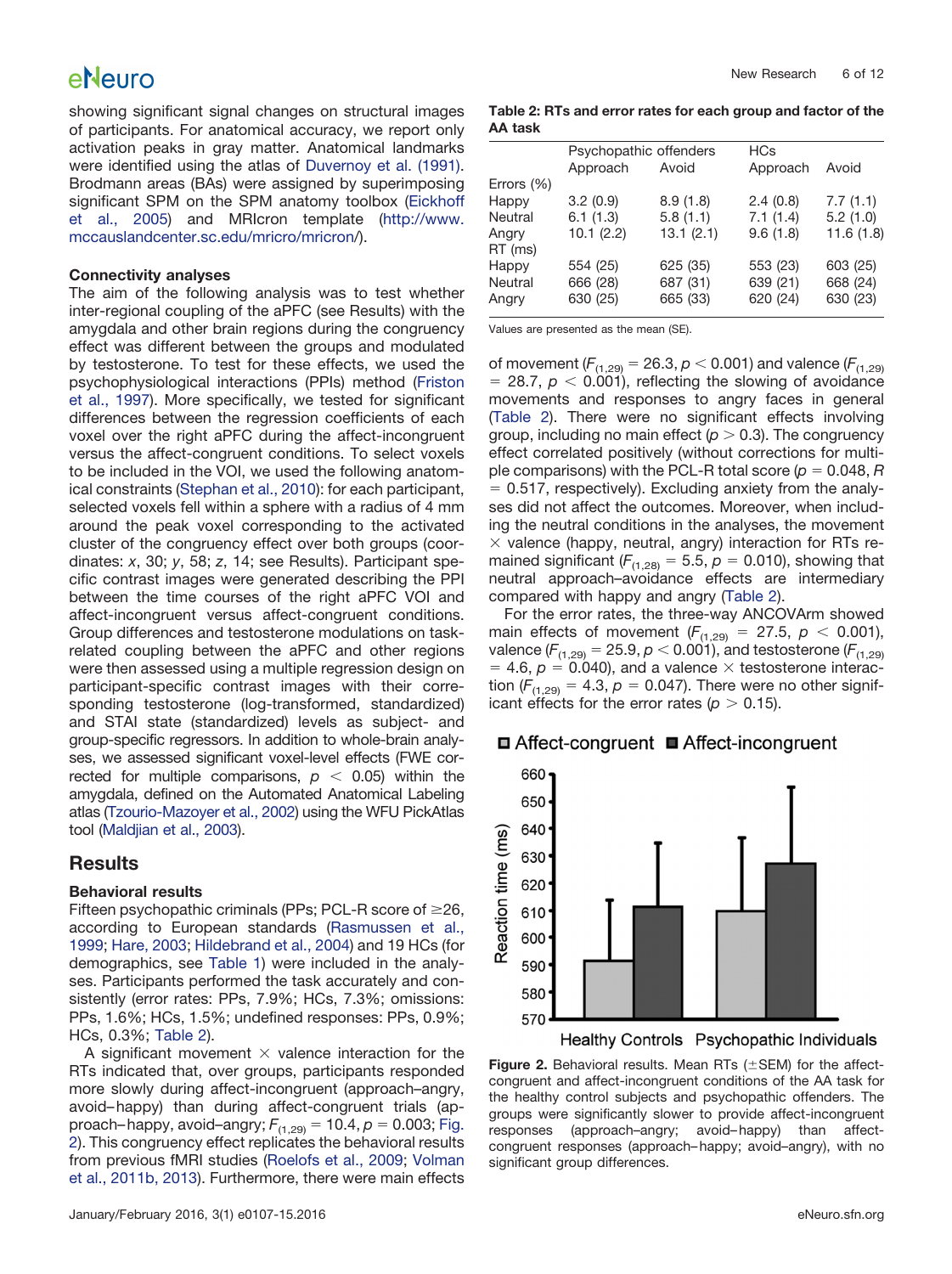<span id="page-6-0"></span>**Table 3: Clusters showing significantly larger activity for the affect-incongruent vs the affect-congruent conditions (emotioncontrol effect)**

| Anatomical region<br><b>Whole-brain effects</b>                                                                                       | <b>Putative BA</b> | Side         | X     | У     | z              | Voxels (n) | p value | t value |
|---------------------------------------------------------------------------------------------------------------------------------------|--------------------|--------------|-------|-------|----------------|------------|---------|---------|
|                                                                                                                                       |                    |              |       |       |                |            |         |         |
| Congruency effect over groups                                                                                                         |                    |              |       |       |                |            |         |         |
| Cuneus                                                                                                                                | 18                 | R/L          | $-16$ | $-96$ | 24             | 634        | < 0.001 | 4.85    |
| SPL/Superior occipital gyrus                                                                                                          | 7/19               | L            | $-30$ | $-76$ | 34             | 254        | 0.004   | 4.37    |
| <b>IFG</b>                                                                                                                            | 45/47              | L            | $-52$ | 22    | $-10$          | 223        | 0.007   | 4.37    |
| Cuneus                                                                                                                                | 18                 | R            | 18    | $-98$ | 16             | 190        | 0.016   | 4.52    |
| Congruency effect for psychopathy group                                                                                               |                    |              |       |       |                |            |         |         |
| SPL/superior occipital gyrus                                                                                                          | 7/19               | R/L          | 8     | $-82$ | 38             | 925        | < 0.001 | 4.98    |
| Angular gyrus                                                                                                                         | 39/19              | L            | $-30$ | $-72$ | 34             | 337        | 0.001   | 4.35    |
| Superior temporal gyrus                                                                                                               | 42                 | L            | $-32$ | $-32$ | 6              | 214        | 0.009   | 4.51    |
| <b>SPL</b>                                                                                                                            | 7                  | $\mathsf{R}$ | 28    | $-74$ | 46             | 158        | 0.034   | 4.58    |
| Cerebellum                                                                                                                            |                    | L            | $-24$ | $-66$ | $-38$          | 146        | 0.046   | 4.63    |
| Negative testosterone modulation of group<br>(psychopathic offenders $>$ healthy control subjects)<br>$\times$ congruency interaction |                    |              |       |       |                |            |         |         |
| aPFC                                                                                                                                  | 10                 | R            | 30    | 58    | 12             | 391        | < 0.001 | 5.10    |
| Supramarginal gyrus                                                                                                                   | 40                 | $\mathsf{R}$ | 54    | $-42$ | 54             | 325        | 0.001   | 4.66    |
| Caudate nucleus                                                                                                                       |                    | $\mathsf{R}$ | 10    | 10    | 2              | 273        | 0.002   | 4.69    |
| Putamen/Insula                                                                                                                        |                    | L            | $-34$ | 6     | $-10$          | 176        | 0.022   | 5.22    |
| Cerebellum                                                                                                                            |                    | $\mathsf{R}$ | 18    | $-76$ | $-38$          | 188        | 0.016   | 5.09    |
| Negative testosterone modulation of<br>Congruency effect in psychopathy                                                               |                    |              |       |       |                |            |         |         |
| Supramarginal gyrus                                                                                                                   | 40                 | $\mathsf R$  | 52    | $-40$ | 54             | 657        | < 0.001 | 5.32    |
| Precentral/superior frontal gyrus                                                                                                     | 6                  | R/L          | 6     | 22    | 66             | 471        | < 0.001 | 5.65    |
| Caudate nucleus                                                                                                                       |                    | R            | 6     | 6     | 4              | 228        | 0.006   | 4.28    |
| VOI on bilateral aPFC                                                                                                                 |                    |              |       |       |                |            |         |         |
| Congruency effect over groups                                                                                                         | 10                 | $\mathsf{R}$ | 30    | 58    | 14             | 31         | 0.001   | 4.46    |
|                                                                                                                                       | 10                 | L            | $-30$ | 58    | 10             | 5          | 0.036   | 3.43    |
| Congruency effect in healthy control subjects                                                                                         | 10                 | $\mathsf{R}$ | 32    | 58    | 14             | 12         | 0.001   | 4.58    |
|                                                                                                                                       | 10                 | L            | $-34$ | 52    | $\overline{4}$ | 2          | 0.040   | 3.40    |
| Negative testosterone modulation of group                                                                                             | 10                 | $\mathsf{R}$ | 30    | 58    | 12             | 145        | < 0.001 | 5.10    |
| (psychopathic offenders $>$ healthy control subjects)                                                                                 | 10                 | L            | $-24$ | 56    | 6              | 15         | 0.010   | 3.87    |
| $\times$ congruency interaction                                                                                                       |                    |              |       |       |                |            |         |         |
| Negative testosterone modulation                                                                                                      | 10                 | $\mathsf{R}$ | 32    | 56    | 10             | 77         | 0.002   | 4.34    |
| of congruency effect in psychopathy                                                                                                   | 10                 | L            | $-30$ | 58    | 8              | 17         | 0.015   | 3.74    |
|                                                                                                                                       |                    |              |       |       |                |            |         |         |

Coordinates are defined in MNI (*x*, *y*, *z*) space. The *p* values represent the FWE cluster-level corrected values for the whole-brain analyses and FWE voxellevel corrected values for the VOI analyses. IFG, Inferior frontal gyrus; L, left; R, right; SPL, superior parietal lobule.

Endogenous testosterone levels [median (SD): PPs, 101 pg/ml (70 pg/ml); HCs, 90 pg/ml (46 pg/ml)] and state anxiety levels [STAI mean (SD): PPs, 32 (8); HCs, 32 (5)] did not differ between groups ( $p > 0.4$ ), and showed no correlations with psychopathy (PCL-R) scores or with each other ( $p > 0.1$ ).

#### **fMRI results**

#### *Multiple regression analyses*

To assess the two main questions of this study, we isolated cerebral structures showing stronger responses during affect-incongruent than affect-congruent trials (congruency effect), and cerebral structures in which the congruency effect was modulated by testosterone levels.

The results showed a significant congruency effect across groups in the aPFC [ROI analysis: MNI coordinates  $(x, y, z)$ : (30, 58, 14) and (-30 58 10);  $p_{\text{FWE}} = 0.001$  and 0.036;  $t = 4.46$  and 3.43; for further details, see Table 3. As expected, this effect was driven by the healthy control group, and it was significantly weaker in the psychopathic offenders  $p_{\text{FWF}} = 0.001$  and 0.040;  $t = 4.58$  and 3.40, on the congruency effect in healthy control subjects masked

implicitly by group (HC  $>$  PP)  $\times$  congruency interaction]. The implicit masking demonstrates that the group  $\times$  congruency interaction is also significant at  $p_{\text{uncorrected}} < 0.05$ within the significant voxels corrected for multiple comparisons on the HC congruency effect. The psychopathy group showed no significant congruency effect in this region ( $\rho_{\sf FWE}>$  0.3). There was also a significant congruency effect across groups in the right superior parietal lobule (whole-brain analysis); this effect was driven mainly by the psychopathy group [\(Table 3\)](#page-6-0).

Critically, testosterone modulated the congruency effect in the aPFC differently in psychopathic offenders and healthy control subjects (whole-brain analysis on testosterone  $\times$  group  $\times$  congruency: MINI coordinates  $(x, y, z)$ : (30, 58, 12);  $p_{\text{FWE}}$  < 0.001;  $t = 5.10$ ; for all details, see [Table 3\)](#page-6-0). *Post hoc* analyses revealed that, in the psychopathy group, congruency effects decreased as testosterone levels increased [MNI coordinates (*x*, *y*, *z*): (32, 56, 10) and  $(-30, 58, 8)$ ;  $p_{FWE} = 0.002$  and 0.015;  $t = 4.34$  and 3.74]. The modulatory effect of testosterone on congruency was absent in the healthy control subjects ( $\rho_{\sf FWE} \geq$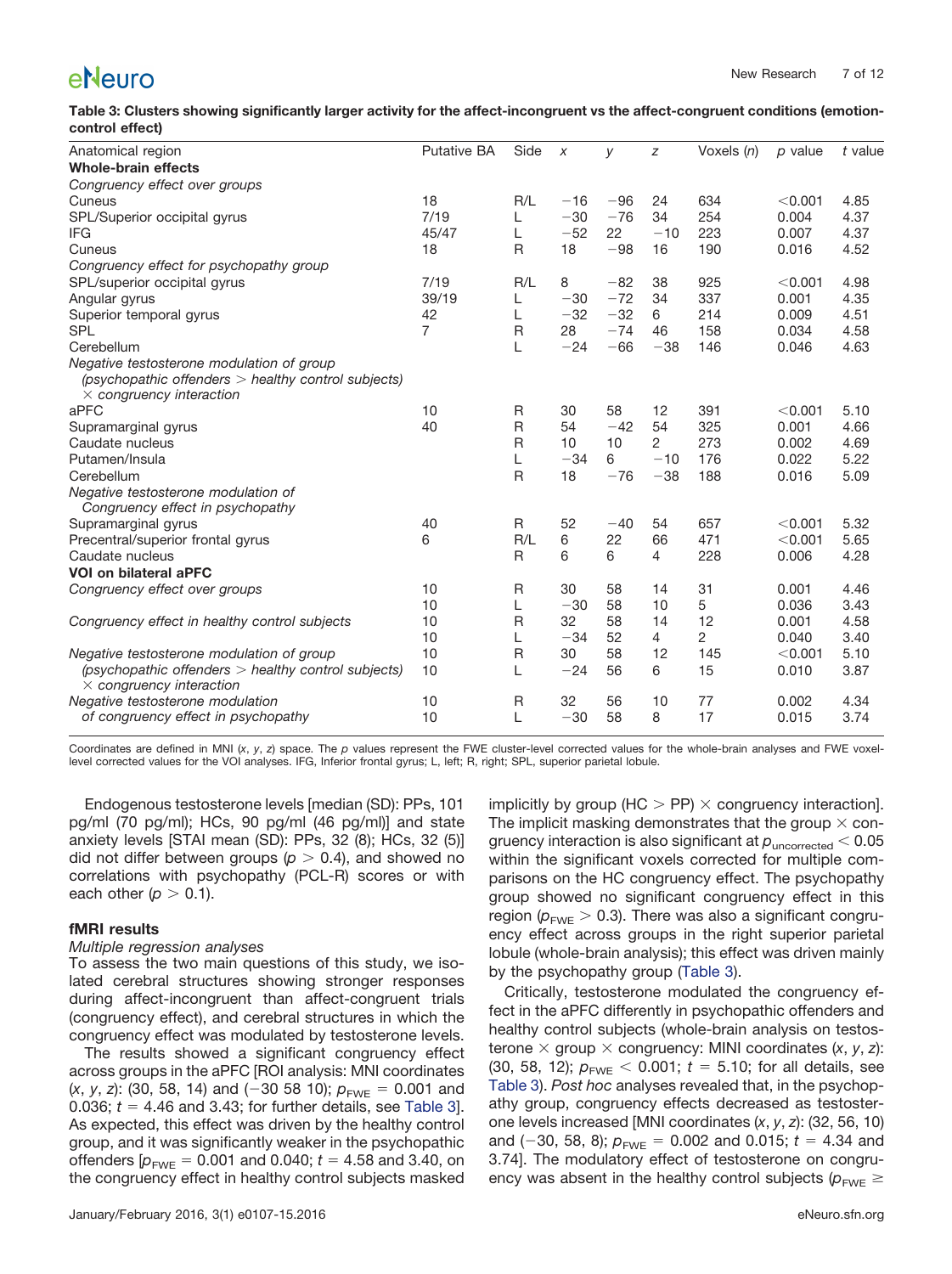

<span id="page-7-0"></span>**Figure 3.** Testosterone modulations of the cerebral congruency effect in psychopathic offenders and healthy control subjects. *A*, *D*, Brain image showing testosterone-modulated congruency effects (affect-incongruent-affect-congruent) in the psychopathic offenders in the bilateral aPFC (A) and right supramarginal gyrus (D).  $B$ ,  $E$ , Bar graphs showing the mean activation ( $\pm$ SEM) of the active voxels within the yellow circles per group.  $* \rho_{\rm FWE} <$  0.05. ns, Not significant. *C, F,* Scatterplots showing the correlation of the mean activation of active voxels within the yellow circles with testosterone (log-transformed and standardized) for the healthy control group and the psychopathy group. The ROI activations are presented at  $p < 0.05$ , uncorrected for visualization purposes. There are no outliers [Mahalanobis distances  $D^2$ <sub>i</sub> < 4.2 (cutoff at  $p < 0.05$ ;  $D = 7.74$ ); [Barnett and Lewis, 1978;](#page-10-27) [Stevens, 1996\]](#page-11-23). Healthy control subjects show an increased aPFC activity for the congruency effect and no modulation by testosterone, while in psychopathic offenders endogenous testosterone levels modulate the activity of the aPFC and right supramarginal gyrus.

0.05; [Fig. 3](#page-7-0)*A–C*). The whole-brain analysis also showed an effect in the right caudate nucleus and right inferior supramarginal gyrus, driven by reduced congruency effects as a function of testosterone in the psychopathy group [\(Fig. 3](#page-7-0)*D–F*; [Table 3\)](#page-6-0).

#### *Effective connectivity analyses*

Given the relevance of aPFC–amygdala connectivity for implementing emotional control as evoked by the AA task [\(Volman et al., 2011a, 2013\)](#page-11-6), we assessed whether psychopathy also resulted in altered connectivity along that neural pathway. Connectivity analyses using the right aPFC [4-mm-radius sphere; central voxel from main analysis (MNI coordinates: *x*, 30; *y*, 58; *z*, 14)] as the seed region on the congruency effect indicated a significant group difference (PP  $>$  HC) with the right amygdala [\(Fig.](#page-8-0) 4*A*,*[B](#page-8-0)*; ROI analysis; extent, 3 voxels;  $t = 3.82$ ;  $p_{\text{FWE}} =$ 0.027; MNI coordinates of local maxima: *x*, 32; *y*, 0; *z*,  $-16$ ). When testing effects for both groups separately, healthy control subjects showed a significant negative coupling between the right aPFC and amygdala (ROI analysis; extent: 3 voxels,  $t = 3.70$ ;  $p_{\text{FWE}} = 0.036$ ; MNI coordinates of local maxima:  $x$ , 32;  $y$ , 0;  $z$ , -16), while ity effect. *Post hoc* testing on right amygdala voxels showing the group interaction (threshold,  $p < 0.05$  FWE) indicated a significant positive correlation with testosterone over both groups (ROI analysis; extent, 1 voxel; *t* 2.29;  $p_{\text{FWE}} = 0.029$ ; MNI coordinates of local maxima: *x*, 32; *y*, 2; *z*, 16). There was no correlation between aPFC– amygdala connectivity and the PCL-R scores ( $\rho >$  0.2).

psychopathic offenders showed no differential connectiv-

### **Discussion**

This study indicates that psychopathic offenders show reduced aPFC activity as well as less aPFC–amygdala connectivity during the control of emotional behavior. Emotional control was measured by comparing affectincongruent and affect-congruent approach–avoidance responses to emotional faces (congruency effect on the AA task; [Roelofs et al. 2009\)](#page-11-8). When healthy control subjects exerted emotional control, reaction times, aPFC activity, and aPFC–amygdala anticorrelations increased, confirming previous observations [\(Volman et al., 2011b,](#page-11-6) [2013\)](#page-11-6). In contrast, psychopathic offenders did not show this typical control-related pattern of aPFC activity and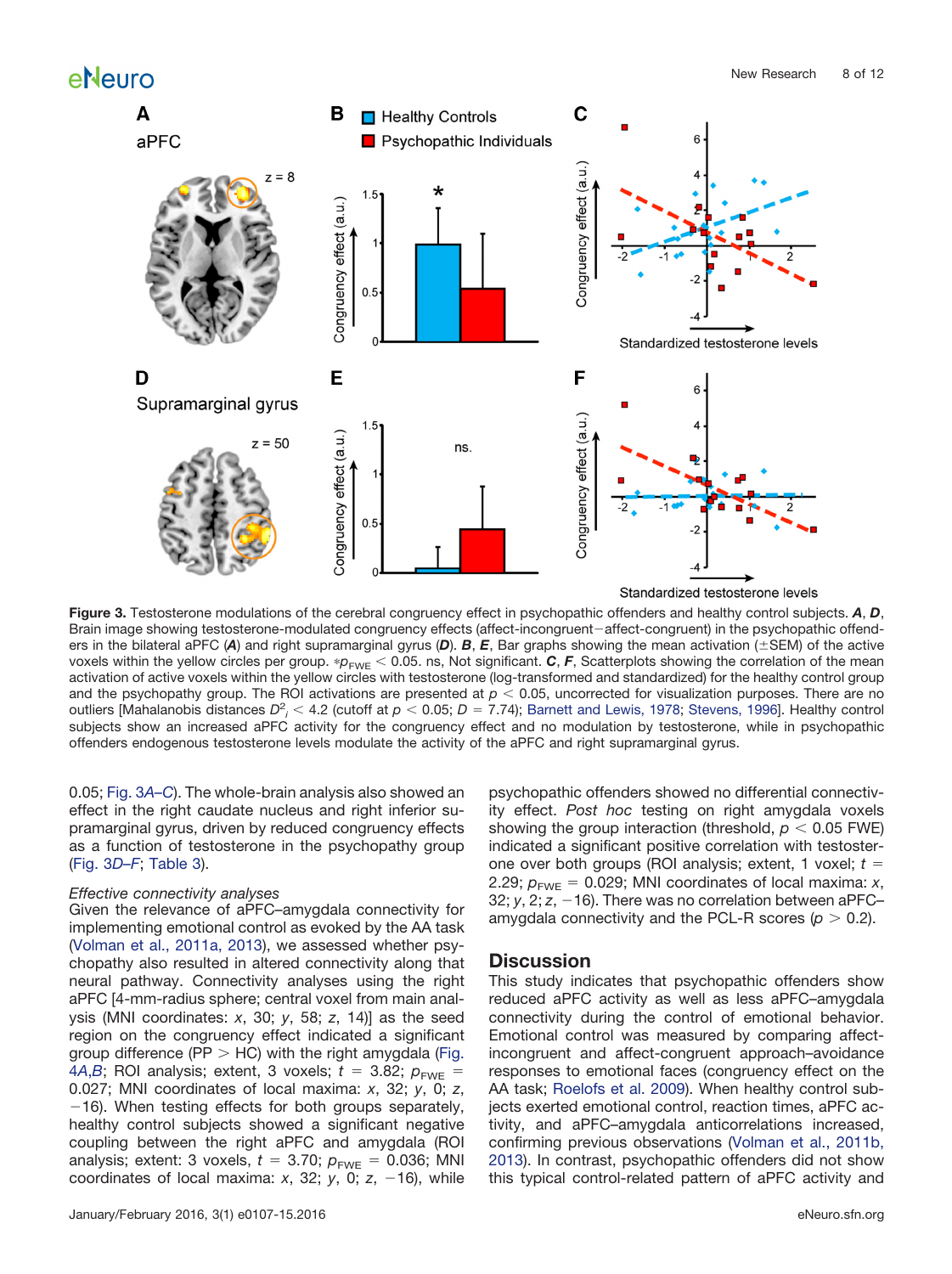

<span id="page-8-0"></span>**Figure 4.** Group difference on congruency-related aPFC–amygdala connectivity. *A*, Brain images illustrating the congruency-related modulation of connectivity between the right aPFC (yellow circle, axial slice) and the right amygdala (coronal slice) for the congruency contrast. The activations are presented at  $p < 0.05$ , uncorrected for visualization purposes. **B**, Bar graph visualizing the strength of the congruency-specific change  $(\pm$ SEM) in aPFC–amygdala connectivity for the healthy control subjects and psychopathic offenders. There is a significant negative aPFC–amygdala coupling in the healthy control subjects, which is not present in the psychopathic offenders.

connectivity. In addition, these effects were significantly modulated by endogenous testosterone. Namely, psychopathic individuals with relatively lower testosterone levels showed a neural activity and connectivity pattern that resembled the findings in healthy control subjects, while this pattern was absent in those with higher testosterone levels. This indicates that especially psychopathic individuals with high testosterone levels have less prefrontal regulation of amygdala-driven emotional actions when the control of emotional behavior is required.

#### **Emotional control in psychopathy**

Imaging studies have illustrated an association between psychopathy and altered processing of fear, including altered amygdala responses [\(Blair, 2010;](#page-10-0) [Moul et al.,](#page-11-24) [2012;](#page-11-24) [Decety et al., 2015\)](#page-10-7), attentional deficits for peripheral stimuli [\(Baskin-Sommers et al., 2011\)](#page-10-28), and moral/ empathic insensitivity [\(Decety et al., 2013;](#page-10-29) [Marsh and](#page-11-25) [Cardinale, 2012\)](#page-11-25). However, psychopathic offenders also show clear impulsivity problems [\(Hare, 2003\)](#page-10-3), for example, when control is required during emotionally provoking situations. To address this relatively unexplored but crucial component of criminal psychopathy, we used a paradigm requiring rule-driven control of emotional actions. With this paradigm, it was possible to move beyond simple motor inhibition and to target the flexible control of emotionally driven action tendencies.

First, the aPFC (also called BA 10) was less active in psychopathic offenders as a function of testosterone. The aPFC is a region crucial for the control of social emotional behavior. When aPFC functioning is temporarily disrupted, participants have increased difficulty in overriding emotional tendencies with rule-driven behavior [\(Volman](#page-11-5) [et al., 2011a\)](#page-11-5). Moreover, the aPFC seems especially important for integrating and coordinating multiple cognitive

January/February 2016, 3(1) e0107-15.2016 eNeuro.sfn.org

processes to facilitate response selection [\(Ramnani and](#page-11-26) [Owen, 2004;](#page-11-26) [Haggard, 2008\)](#page-10-30). For example, transcranial magnetic stimulation-induced reduction of aPFC functioning during the control of emotional behavior decreased activity in brain areas associated with rule selection (posterior parietal cortex), while both amygdala activity and automatic action tendencies increased [\(Vol](#page-11-5)[man et al., 2011a\)](#page-11-5). The current study indicates that psychopathic individuals with especially high testosterone levels recruited the aPFC less when the control of emotional responses was needed. This finding suggests that they have reduced coordination of rule-based behavior with emotional information.

Second, connectivity between the aPFC and amygdala also differed significantly between groups. Healthy control subjects showed a negative aPFC–amygdala coupling during the control of social emotional behavior, whereas psychopathic individuals showed no significant coupling between these regions. Evidence of anatomical connectivity alterations between these regions in psychopathic individuals and the relation of that tract to social emotional behavior modifications support these findings [\(Von](#page-11-27) [Der Heide et al., 2013\)](#page-11-27). Although these results cannot resolve the direction of these connectivity effects, a previous study [\(Volman et al., 2013\)](#page-11-6) using this paradigm showed an effective connectivity modulation of emotional control on the connection from aPFC to amygdala. Also, animal studies [\(Quirk and Gehlert, 2003\)](#page-11-28) suggest strong prefrontal inhibitory connections that control automatic amygdala responses. The absence of this aPFC– amygdala coupling in psychopathic offenders suggests that in this group the aPFC has a reduced ability to inhibit amygdala-driven responses. This study used subtle emotional provocations, but stronger emotional events result in stronger amygdala responses, increasing the bias for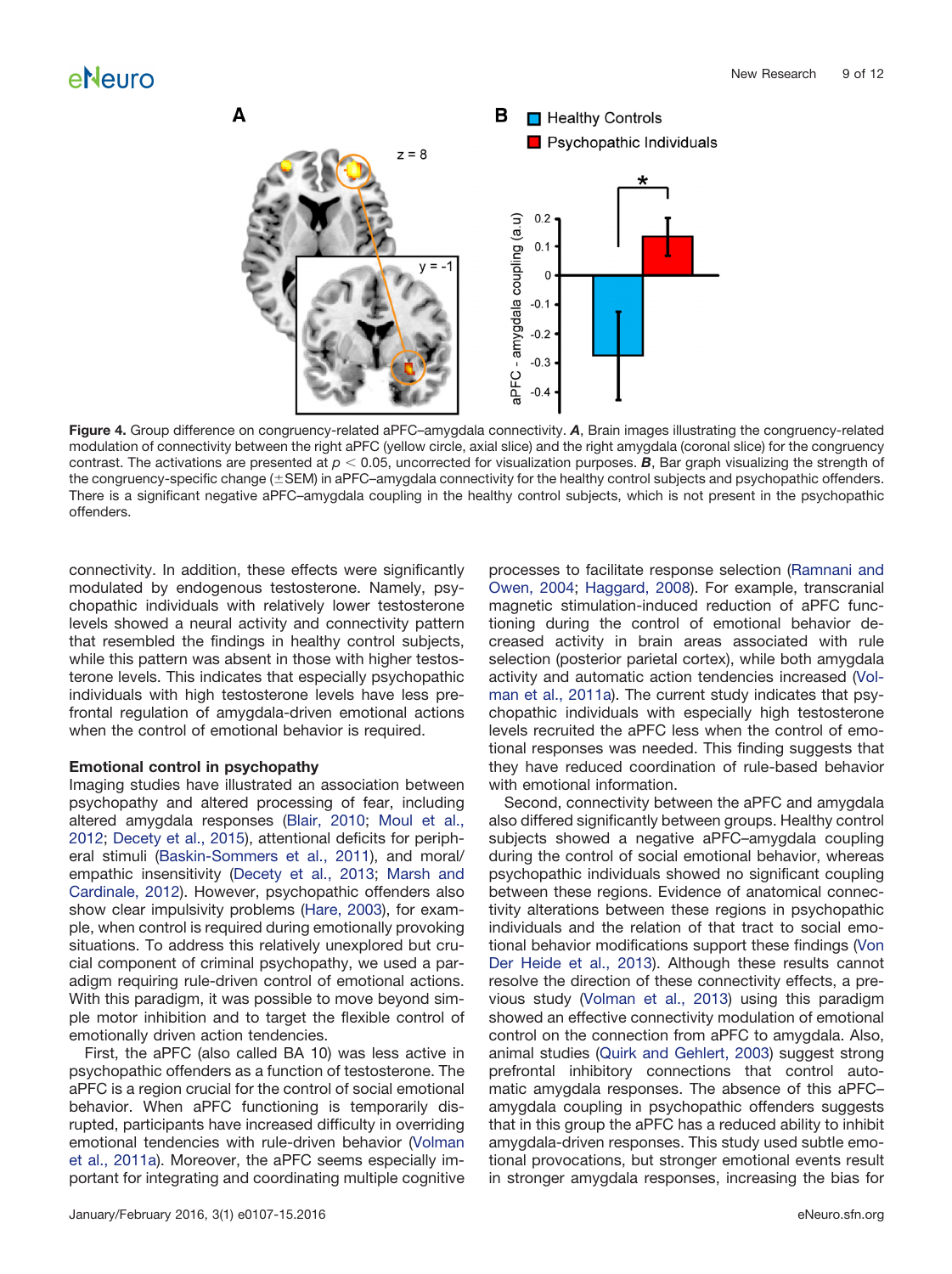automatic emotional behavior [\(Quirk and Gehlert, 2003\)](#page-11-28). A lack of prefrontal control likely reduces the ability to inhibit these biases and lead to an increased expression of automatic emotional actions even when they are not beneficial [\(Quirk and Gehlert, 2003;](#page-11-28) [Volman et al., 2011a\)](#page-11-5).

Testosterone administration studies also illustrated a decoupling between the prefrontal cortex and the amygdala, suggesting that testosterone reduces the communication between the PFC and amygdala [\(Eisenegger](#page-10-31) [et al., 2011;](#page-10-31) [Van Wingen et al., 2011;](#page-11-29) [Bos et al., 2012\)](#page-10-32) and, within the AA task, reduces top-down control. The association between testosterone levels and enhanced social aggression and dominance seeking, and reduced impulse control in the general population [\(Van Wingen et al., 2011;](#page-11-29) [Montoya et al., 2012;](#page-11-30) [Carré et al., 2013\)](#page-10-33) supports the relevance of testosterone in this process. Even amygdala responses to angry faces have recently been found to be enhanced after testosterone administration and in psychopathic individuals [\(Van Wingen et al., 2011;](#page-11-29) [Carré](#page-10-33) [et al., 2013;](#page-10-33) [Radke et al., 2015\)](#page-11-31). There is a clear association between testosterone and aggression after provocation, which has been related to reduced activity in the orbital frontal cortex, a region just ventral of the aPFC [\(Mehta and Beer, 2010\)](#page-11-32). Interestingly, psychopathic offenders with lower testosterone levels displayed a pattern similar to that in healthy control subjects, while the psychopathic individuals with high testosterone levels showed less aPFC activity and aPFC–amygdala coupling. This could provide a potential vulnerability factor explaining the difference between the goal-directed "successful" psychopath and the "unsuccessful" psychopath with reduced impulse control [\(Gao and Raine, 2010;](#page-10-34) [Anderson](#page-10-1) [and Kiehl, 2012\)](#page-10-1). We hypothesize that especially psychopathic individuals with high testosterone levels fail to inhibit amygdala-driven action tendencies using the aPFC during the control of emotional behavior.

Endogenous testosterone levels also modulated control-related activity in the supramarginal gyrus and caudate nucleus of the psychopathy group. The supramarginal gyrus was previously found to be involved during emotional control on the AA task in a healthy student sample [\(Volman et al., 2011b\)](#page-11-7). Previous work indicated that it plays an important role in action organization [\(Jubault et al., 2007\)](#page-10-35), and that psychopathic individuals show reduced supramarginal gyrus activity compared with control subjects when reasoning about other people's emotional state [\(Sommer et al., 2010\)](#page-11-33). The current findings, emphasizing the role of supramarginal gyrus during emotional control in psychopathic offenders with low testosterone levels, could indicate the facilitation of action preparation in trials with affect-incongruent stimulus–response mapping. The caudate nucleus is important for incorporating predicted action outcome, when selecting the most beneficial behavioral goal [\(Grahn et al.,](#page-10-36) [2008\)](#page-10-36), and has previously found to be larger in psychopathy [\(Glenn et al., 2010\)](#page-10-37). In light of these findings, our results suggest that psychopathic offenders with low endogenous testosterone levels, as opposed to those with high testosterone levels, have more interference of automatic action tendencies and outcomes associated with the facial emotions (e.g., approach– happy) that are opposite to the required actions during affect-incongruent trials [\(Grahn et al., 2008\)](#page-10-36).

### **Interpretational issues**

Individuals with psychopathy have been suggested to have difficulty recognizing emotional expressions. However, this impairment seems quite specific to fear, rather than the emotional expressions used here (anger and happiness; [Marsh and Blair, 2008;](#page-11-34) [Von Borries et al.,](#page-11-9) [2012\)](#page-11-9). Furthermore, the groups assessed in this study made comparable numbers of errors, suggesting that psychopathic offenders had no special difficulty in recognizing the clear emotional expressions used in this study.

This study used a relatively subtle manipulation to target the emotional control system. The rationale of this choice was to detect neural vulnerability markers without affecting behavioral performance. Psychopathic offenders performing a more salient behavioral version of the AA task showed reduced avoidance of angry faces [\(Von Bor](#page-11-9)[ries et al., 2012\)](#page-11-9). In this study, angry faces evoked numerically similar behavioral effects [\(Table 2\)](#page-5-0) and, additionally, aPFC effects (*post hoc* inspection of extracted parameters). Although these observations could be interpreted as a sign that psychopathic offenders have a tendency to approach angry faces, those observations were not statistically significant between groups [behavioral and aPFC group effects on angry faces:  $\rho >$  0.2;  $\rho_{\text{FWE}}$  = 0.271;  $z$  = 2.54, on the angry– congruency effect in healthy control subjects masked implicitly by group (HC  $>$  PP)  $\times$  angry– congruency interaction]. Future investigation is needed to directly test whether more provocative paradigms induce specific effects for angry faces. A previous study [\(Volman](#page-11-6) [et al., 2013\)](#page-11-6) using this fMRI task in participants with genetic susceptibility for developing aggressive disorders, also found no group-specific behavioral effects. That study suggested that alterations of the aPFC– amygdala pathway might reflect a vulnerability factor for psychopathologies.

Previously, endogenous testosterone modulated the aPFC and aPFC–amygdala coupling in a sample of healthy students [\(Volman et al., 2011b\)](#page-11-7). In that study, a different demographic group of healthy control subjects similarly showed a testosterone modulation of aPFC– amygdala coupling, but no testosterone modulation of aPFC activity. This difference in the strength of testosterone-modulatory effects might be related to betweengroup differences in age (mean healthy control subjects, 41; mean students, 22; [Peper et al., 2011\)](#page-11-35), educational level (staff of forensic psychiatric institute vs university students), or general anxiety [STAI trait, lower in healthy control subjects of the current study; mean (SD): 29 (4.4) and 34 (6.9), respectively;  $t_{(37)} = -2.605$ ;  $p = 0.014$ ]. A limitation of this study is the modest sample size. Our focus to exclude moderating factors of comorbid disorders (except antisocial personality disorder) and recent drug use has the advantage that the sample is relatively homogeneous, but future studies using larger samples are needed for replication and to define subsamples.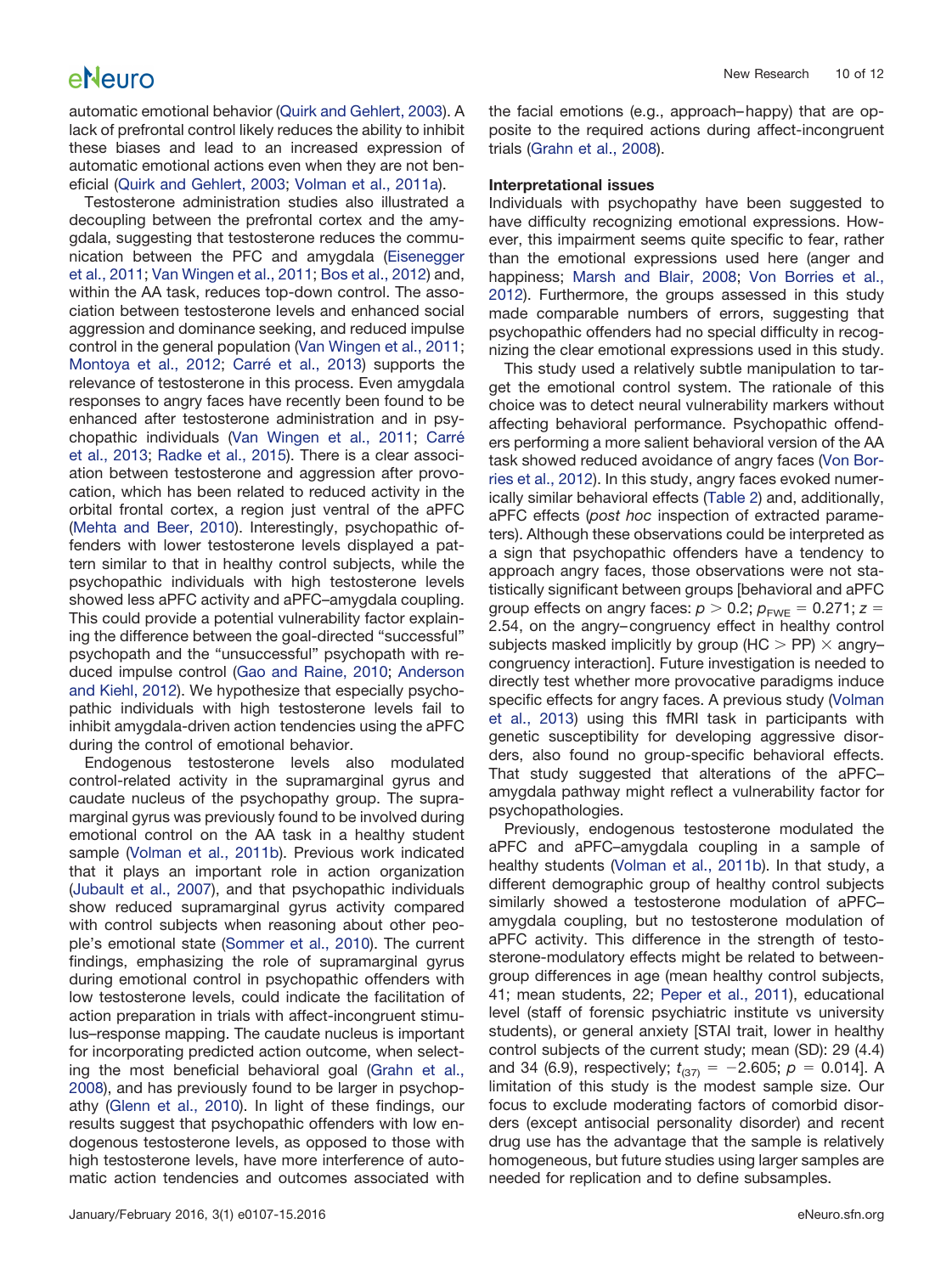#### **Conclusion**

Psychopathic offenders showed reduced aPFC activity and aPFC–amygdala connectivity during control of emotional actions, suggesting a decreased coordination of emotional information during rule-driven behavior. Moreover, endogenous testosterone modulated the involvement of these neural mechanisms. Psychopathic offenders with high testosterone levels showed less involvement of the aPFC, aPFC–amygdala connectivity, supramarginal gyrus, and caudate nucleus, whereas psychopathic individuals with low testosterone levels recruited the aPFC in a fashion similar to that of healthy control subjects. These findings suggest that a lack of prefrontal control during emotional actions may explain enhanced impulsivity in psychopathic offenders during emotionally provoking situations. They outline a neuroendocrine model underlying impulsive emotional behavior in psychopathy and support the relevance of assessing a potential imbalance in testosterone function to guide treatment. It remains to be seen whether these neuroendocrine alterations of emotional control are also present in highly impulsive or antisocial individuals.

### **References**

<span id="page-10-1"></span>Anderson NE, Kiehl KA (2012) The psychopath magnetized: insights from brain imaging. Trends Cogn Sci 16:52-60. [CrossRef](http://dx.doi.org/10.1016/j.tics.2011.11.008) [Medline](http://www.ncbi.nlm.nih.gov/pubmed/22177031)

<span id="page-10-20"></span>Ashburner J, Friston KJ (2005) Unified segmentation. Neuroimage 26:839-851. [CrossRef](http://dx.doi.org/10.1016/j.neuroimage.2005.02.018) [Medline](http://www.ncbi.nlm.nih.gov/pubmed/15955494)

<span id="page-10-28"></span><span id="page-10-27"></span>Barnett V, Lewis T (1978) Outliers in statistical data. New York: Wiley. Baskin-Sommers AR, Curtin JJ, Newman JP (2011) Specifying the

- attentional selection that moderates the fearlessness of psychopathic offenders. Psychol Sci 22:226-234. [CrossRef](http://dx.doi.org/10.1177/0956797610396227) [Medline](http://www.ncbi.nlm.nih.gov/pubmed/21245494)
- <span id="page-10-0"></span>Blair RJR (2010) Neuroimaging of psychopathy and antisocial behavior: a targeted review. Curr Psychiatry Rep 12:76-82. [CrossRef](http://dx.doi.org/10.1007/s11920-009-0086-x) **[Medline](http://www.ncbi.nlm.nih.gov/pubmed/20425314)**
- <span id="page-10-6"></span>Blair RJR (2013) Psychopathy: cognitive and neural dysfunction. Dialogues Clin Neurosci 15:181–190.
- <span id="page-10-5"></span>Blair RJR, Mitchell D, Blair K (2005) The psychopath: emotion and the brain. Oxford, UK: Blackwell.
- <span id="page-10-32"></span>Bos PA, Panksepp J, Bluthé RM, van Honk J (2012) Acute effects of steroid hormones and neuropeptides on human social-emotional behavior: a review of single administration studies. Front Neuroendocrinol 33:17-35. [CrossRef](http://dx.doi.org/10.1016/j.yfrne.2011.01.002) [Medline](http://www.ncbi.nlm.nih.gov/pubmed/21256859)
- <span id="page-10-33"></span>Carré JM, Hyde LW, Neumann CS, Viding E, Hariri AR (2013) The neural signatures of distinct psychopathic traits. Soc Neurosci 8:122-135. [CrossRef](http://dx.doi.org/10.1080/17470919.2012.703623) [Medline](http://www.ncbi.nlm.nih.gov/pubmed/22775289)
- <span id="page-10-10"></span>Chen M, Bargh JA (1999) Consequences of automatic evaluation: immediate behavioral predispositions to approach or avoid the stimulus. Pers Soc Psychol Bull 25:215-224. [CrossRef](http://dx.doi.org/10.1177/0146167299025002007)
- <span id="page-10-2"></span>Cornell DG, Warren J, Hawk G, Stafford E, Oram G, Pine D (1996) Psychopathy in instrumental and reactive violent offenders. J Consult Clin Psychol 64:783-790. [Medline](http://www.ncbi.nlm.nih.gov/pubmed/8803369)
- <span id="page-10-8"></span>Craig MC, Catani M, Deeley Q, Latham R, Daly E, Kanaan R, Picchioni M, McGuire PK, Fahy T, Murphy DGM (2009) Altered connections on the road to psychopathy. Mol Psychiatry 14:946-953. [CrossRef](http://dx.doi.org/10.1038/mp.2009.40) [Medline](http://www.ncbi.nlm.nih.gov/pubmed/19506560)
- <span id="page-10-29"></span>Decety J, Skelly LR, Kiehl KA (2013) Brain response to empathyeliciting scenarios involving pain in incarcerated individuals with psychopathy. JAMA Psychiatry 70:638-645. [CrossRef](http://dx.doi.org/10.1001/jamapsychiatry.2013.27) [Medline](http://www.ncbi.nlm.nih.gov/pubmed/23615636)
- <span id="page-10-7"></span>Decety J, Chen C, Harenski CL, Kiehl KA (2015) Socioemotional processing of morally-laden behavior and their consequences on others in forensic psychopaths. Hum Brain Mapp 36:2015-2026. [CrossRef](http://dx.doi.org/10.1002/hbm.22752) [Medline](http://www.ncbi.nlm.nih.gov/pubmed/25641358)
- <span id="page-10-4"></span>Dolan M, Anderson IM, Deakin JF (2001) Relationship between 5-HT function and impulsivity and aggression in male offenders with personality disorders. Br J Psychiatry 178:352-359.
- <span id="page-10-23"></span>Duvernoy HM, Cabanis EA, Vannson JL (1991) The human brain: surface, three-dimensional sectional anatomy and MRI. Vienna: Springer.
- <span id="page-10-24"></span>Eickhoff SB, Stephan KE, Mohlberg H, Grefkes C, Fink GR, Amunts K, Zilles K (2005) A new SPM toolbox for combining probabilistic cytoarchitectonic maps and functional imaging data. Neuroimage 25:1325-1335. [CrossRef](http://dx.doi.org/10.1016/j.neuroimage.2004.12.034) [Medline](http://www.ncbi.nlm.nih.gov/pubmed/15850749)
- <span id="page-10-31"></span>Eisenegger C, Haushofer J, Fehr E (2011) The role of testosterone in social interaction. Trends Cogn Sci 15:263-271. [CrossRef](http://dx.doi.org/10.1016/j.tics.2011.04.008) [Medline](http://www.ncbi.nlm.nih.gov/pubmed/21616702)
- <span id="page-10-14"></span>Ekman P, Friesen WV (1976) Pictures of facial affect. Palo Alto, CA: Consulting Psychologist.
- <span id="page-10-9"></span>Enter D, Spinhoven P, Roelofs K (2014) Alleviating social avoidance: effects of single dose testosterone administration on approachavoidance action. Horm Behav 65:351-354. [CrossRef](http://dx.doi.org/10.1016/j.yhbeh.2014.02.001) [Medline](http://www.ncbi.nlm.nih.gov/pubmed/24530652)
- <span id="page-10-19"></span>Fouche JP, van Der Wee NJ, Roelofs K, Stein DJ (2013) Recent advances in the brain imaging of social anxiety disorder. Hum Psychopharmacol 28:102-105. [CrossRef](http://dx.doi.org/10.1002/hup.2281) [Medline](http://www.ncbi.nlm.nih.gov/pubmed/23239106)
- <span id="page-10-16"></span>Freitas-Ferrari MC, et al. (2010) Neuroimaging in social anxiety disorder: a systematic review of the literature. Prog Neuropsychopharmacol Biol Psychiatry 34:565-580. [CrossRef](http://dx.doi.org/10.1016/j.pnpbp.2010.02.028) [Medline](http://www.ncbi.nlm.nih.gov/pubmed/20206659)
- <span id="page-10-22"></span>Friston KJ (1997) Testing for anatomically specified regional effects. Hum Brain Mapp 5:133-136. [Medline](http://www.ncbi.nlm.nih.gov/pubmed/10096418)
- <span id="page-10-25"></span>Friston KJ, Buechel C, Fink GR, Morris J, Rolls E, Dolan RJ (1997) Psychophysiological and modulatory interactions in neuroimaging. Neuroimage 6:218-229. [CrossRef](http://dx.doi.org/10.1006/nimg.1997.0291) [Medline](http://www.ncbi.nlm.nih.gov/pubmed/9344826)
- <span id="page-10-34"></span>Gao Y, Raine A (2010) Successful and unsuccessful psychopaths: a neurobiological model. Behav Sci Law 28:194-210. [CrossRef](http://dx.doi.org/10.1002/bsl.924) **[Medline](http://www.ncbi.nlm.nih.gov/pubmed/20422645)**
- <span id="page-10-18"></span>Giltay EJ, Enter D, Zitman FG, Penninx BW, van Pelt J, Spinhoven P, Roelofs K (2012) Salivary testosterone: associations with depression, anxiety disorders, and antidepressant use in a large cohort study. J Psychosom Res 72:205-213. [CrossRef](http://dx.doi.org/10.1016/j.jpsychores.2011.11.014)
- <span id="page-10-37"></span>Glenn AL, Raine A, Yaralian PS, Yang Y (2010) Increased volume of the striatum in psychopathic individuals. Biol Psychiatry 67:52-58. [CrossRef](http://dx.doi.org/10.1016/j.biopsych.2009.06.018) [Medline](http://www.ncbi.nlm.nih.gov/pubmed/19683706)
- <span id="page-10-36"></span>Grahn JA, Parkinson JA, Owen AM (2008) The cognitive functions of the caudate nucleus. Prog Neurobiol 86:141-155. [CrossRef](http://dx.doi.org/10.1016/j.pneurobio.2008.09.004) [Med](http://www.ncbi.nlm.nih.gov/pubmed/18824075)[line](http://www.ncbi.nlm.nih.gov/pubmed/18824075)
- <span id="page-10-13"></span>Groenestijn MAC, Akkerhuis GW, Kupka RW, Schneider N, Nolen WA (1999) Gestructureerd klinisch interview voor de vaststelling van DSM-IV as-I stoornissen (SCID-I). Lisse, The Netherlands: Swets Test.
- <span id="page-10-30"></span>Haggard P (2008) Human volition: towards a neuroscience of will. Nat Rev Neurosci 9:934-946. [CrossRef](http://dx.doi.org/10.1038/nrn2497) [Medline](http://www.ncbi.nlm.nih.gov/pubmed/19020512)
- <span id="page-10-3"></span>Hare RD (2003) The Hare psychopathy checklist-revised, Ed 2. Toronto, Canada: Multi-Health Systems.
- <span id="page-10-11"></span>Hare RD, Hart SD, Harpur TJ (1991) Psychopathy and the DSM-IV criteria for antisocial personality disorder. J Abnorm Psychol 100: 391-398. [Medline](http://www.ncbi.nlm.nih.gov/pubmed/1918618)
- <span id="page-10-12"></span>Hildebrand M, De Ruiter C, Nijman H (2004) PCL-R psychopathy predicts disruptive behavior among male offenders in a Dutch forensic psychiatric hospital. J Interpers Violence 19:13-29. [Cross-](http://dx.doi.org/10.1177/0886260503259047)[Ref](http://dx.doi.org/10.1177/0886260503259047)
- <span id="page-10-35"></span>Jubault T, Ody C, Koechlin E (2007) Serial organization of human behavior in the inferior parietal cortex. J Neurosci 27:11028-11036. [CrossRef](http://dx.doi.org/10.1523/JNEUROSCI.1986-07.2007) [Medline](http://www.ncbi.nlm.nih.gov/pubmed/17928444)
- <span id="page-10-17"></span>Koenigs M, Baskin-Sommers A, Zeier J, Newman JP (2011) Investigating the neural correlates of psychopathy: a critical review. Mol Psychiatry 16:792-799. [CrossRef](http://dx.doi.org/10.1038/mp.2010.124) [Medline](http://www.ncbi.nlm.nih.gov/pubmed/21135855)
- <span id="page-10-21"></span>Lund TE, Nørgaard MD, Rostrup E, Rowe JB, Paulson OB (2005) Motion or activity: their role in intra- and inter-subject variation in fMRI. Neuroimage 26:960-964. [CrossRef](http://dx.doi.org/10.1016/j.neuroimage.2005.02.021) [Medline](http://www.ncbi.nlm.nih.gov/pubmed/15955506)
- <span id="page-10-15"></span>Lundqvist D, Flykt A, Öhman A (1998) The Karonlinska direct emotional faces-KDEF: CD ROM. Solna, Sweden: Department of Clinical Neuroscience, Psychology Section, Karolinska Institute.
- <span id="page-10-26"></span>Maldjian JA, Laurienti PJ, Kraft RA, Burdette JH (2003) An automated method for neuroanatomic and cytoarchitectonic atlas-based interrogation of fMRI data sets. Neuroimage 19:1233-1239. [Medline](http://www.ncbi.nlm.nih.gov/pubmed/12880848)